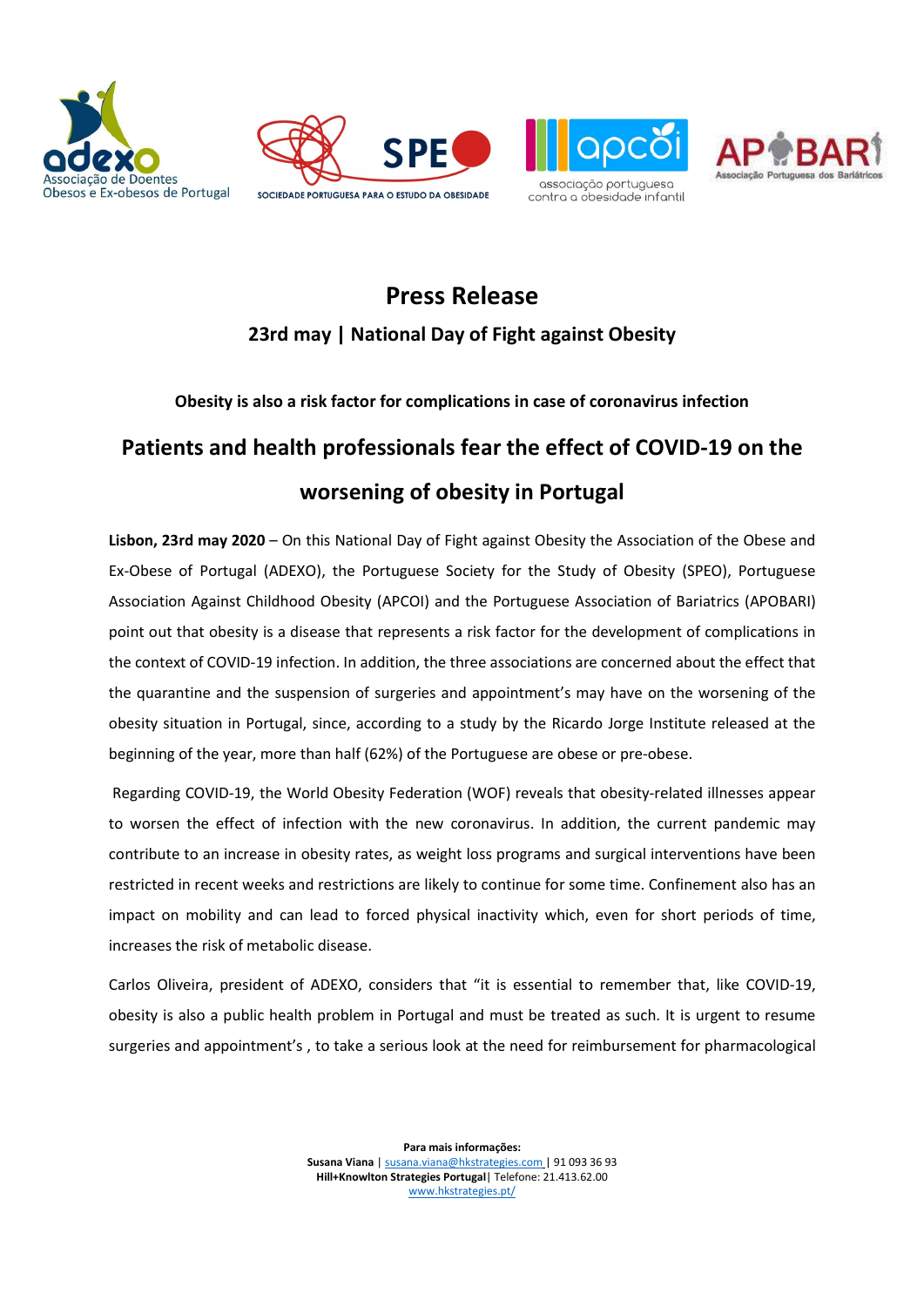









treatment and, above all, to promote healthy lifestyle habits so that those who are already overweight do not aggravate their problem due to the pandemic ".

Paula Freitas, endocrinologist and president of SPEO reinforces this idea and underlines that "given that in Portugal the prevalence of obesity in the adult population has been increasing and since our country was one of the first to recognize obesity as a disease, SPEO would like to see obesity being treated as the serious condition it is. There is a need for earlier diagnosis and referral within the health system, betting on the promotion of better health education and the correct promotion of weight loss. There is also a need for a restructuring of existing treatment programs in our country. Health professionals in Primary Health Care must be provided with knowledge about the global treatment of obesity, but also with physical and economic means. And all these measures are particularly important in the context of the pandemic that we are experiencing today".

The data on the impact of the pandemic on childhood obesity in Portugal are not yet available, but APCOI predictions are not very positive: confinement is estimated to have a direct impact on children's body weight that could translate into an average increase in 10%. Mário Silva, President of APCOI also states that "several scientific studies prior to the pandemic had already demonstrated an increase in weight during school vacation periods, especially among children who were already overweight and obese." According to the calculations carried out by APCOI, if each child a day has on average consumed about 200-300 extra calories (for example, through the additional consumption of some slices of cake or cookies), without having increased their daily energy expenditure through activity by the same proportion this means that in the last two months, approximately more 12,000 to 18,000 kcal will have been accumulated, which corresponds to an increase in weight of at least 2 kg ".

Marisa Oliveira, president of APOBARI, shows her concern regarding access to surgeries as they contribute to treating many cases almost definitively: "thanks to bariatric surgery we control obesity and we stop suffering from numerous comorbidities associated with the disease. We have acquired a better quality of life and are no longer at risk. That is why, even during the pandemic, it is necessary to continue to treat

> Para mais informações: Susana Viana | susana.viana@hkstrategies.com | 91 093 36 93 Hill+Knowlton Strategies Portugal| Telefone: 21.413.62.00 www.hkstrategies.pt/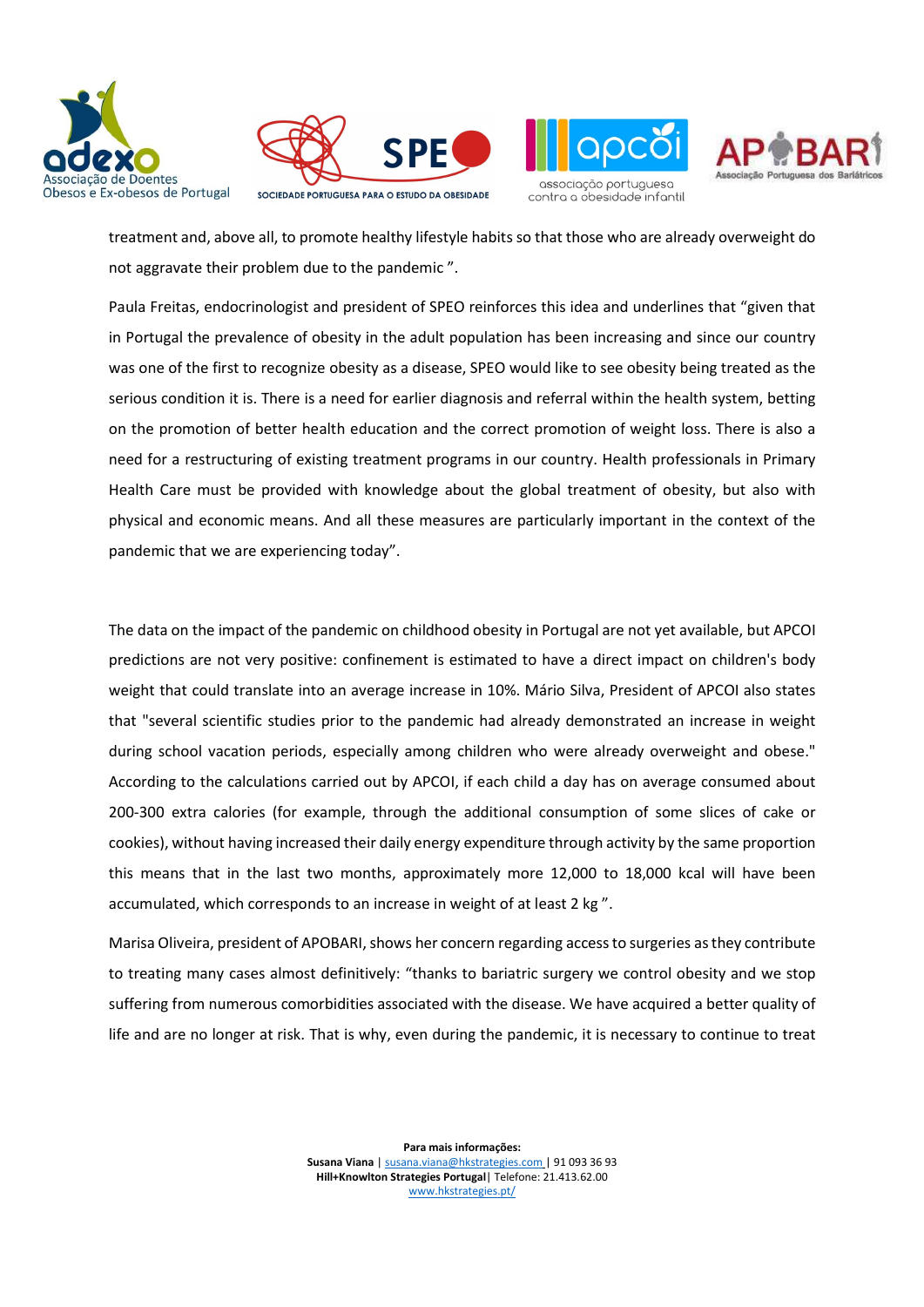





contra a obesidade infantil



people with obesity surgically, because in addition to treating this disease, we are also decreasing the risk of complications in case of COVID-19 infection ".

In addition to the risk of complications in case of COVID-19 infection, obesity has a huge impact on health, being associated with more than 200 other diseases, such as diabetes, dyslipidaemia, high blood pressure, sleep apnea, metabolic syndrome, cardiovascular diseases, urinary incontinence, and about 13 types of cancers, being also responsible for musculoskeletal changes, infertility, depression, decreased quality of life and increased mortality, which makes it also a great "burden" from the economic point of view, by its direct and indirect costs.

According to Carlos Oliveira of Adexo it is not obesity that is associated with cardiovascular disease, it is not obesity that is associated with diabetes, it is not obesity that is associated with respiratory diseases and sleep apnea. Is obesity what causes and accelerates all these diseases and if so, why is it not considered a disease with priority treatment?

This complex and multifactorial disease is one of the main problems of the 21st century, having already reached epidemic proportions. That is why on this National Day of Fight against Obesity ADEXO, APOBARI and APCOI ask people with obesity to strictly follow all the rules of social distance and respiratory hygiene to avoid coronavirus infection and appeal to the Ministry of Health to not put in the background the treatment and prevention of obesity.

#### About ADEXO:

Adexo is an association of Obese and Ex-obese Patients that was created to guarantee the rights of its members to treatments and insurance, to support them at various levels, to fight against the discrimination they are subject to and to work in the area of prevention, namely at the level of children and youth..

#### About SPEO:

Founded in 1989, the Portuguese Society for the Study of Obesity (SPEO), has as main objective to promote research and the dissemination of knowledge related to obesity and related aspects, within a very broad scientific community that includes researchers, doctors of various specialties, nutritionists, psychologists and physical exercise physiologists, among others and also other areas of relevance to civil society. SPEO also ensures the national representation of scientific societies and international organizations dedicated to obesity, such as the International

> Para mais informações: Susana Viana | susana.viana@hkstrategies.com | 91 093 36 93 Hill+Knowlton Strategies Portugal| Telefone: 21.413.62.00 www.hkstrategies.pt/